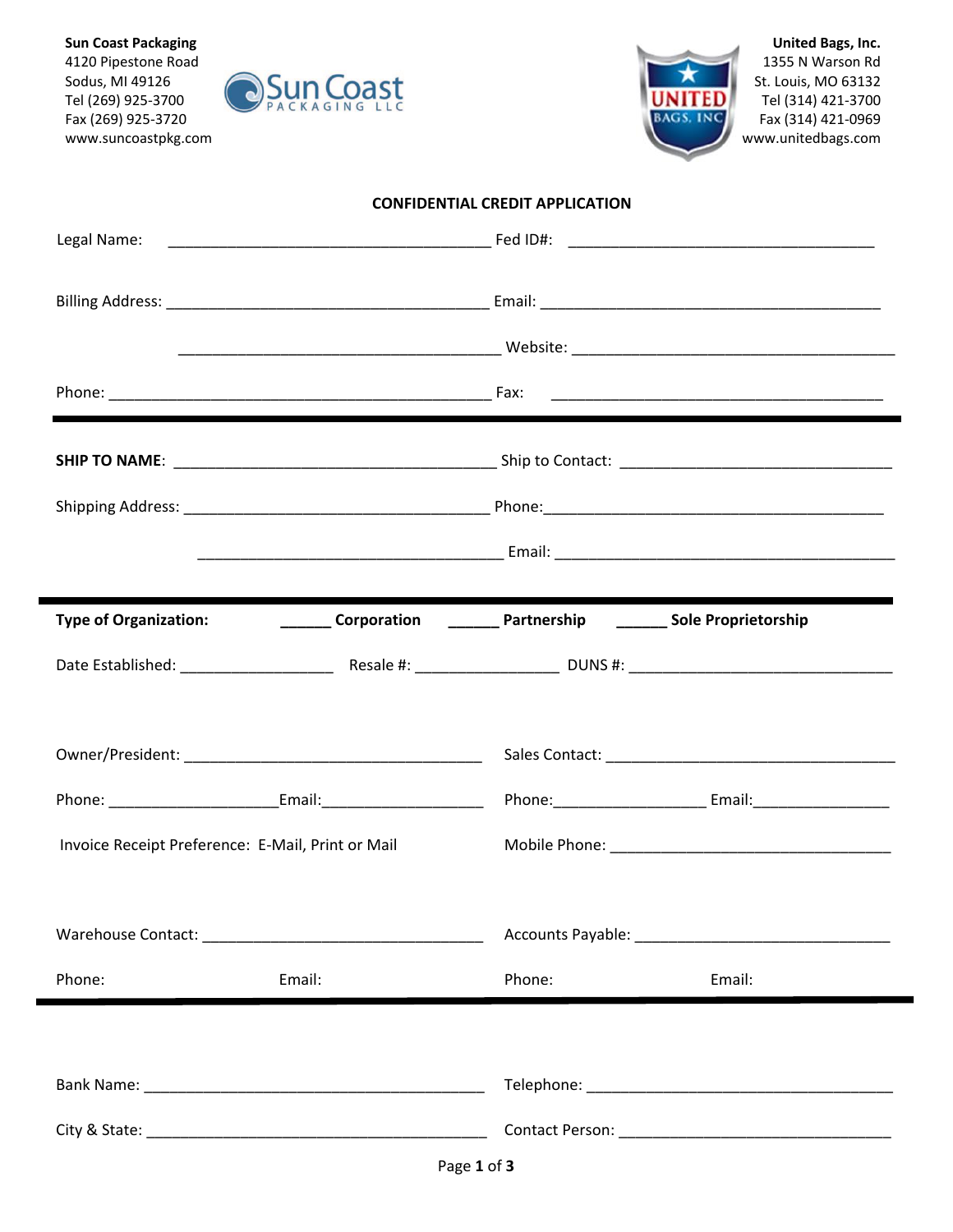



**United Bags, Inc.** 1355 N Warson Rd St. Louis, MO 63132 Tel (314) 421-3700 Fax (314) 421-0969 www.unitedbags.com

Bank Account Number:

**SUPPLIER CREDIT REFERENCES** (List only those you have bought from within the last year)

**Please note: This application is for terms of net 30 days. If you are requesting terms other than net 30, please consult with your sales representative.** 

| NAME:                  | <b>NAME</b>            |
|------------------------|------------------------|
| ADDRESS:               | ADDRESS:               |
| CITY:                  | CITY:                  |
| <b>STATE &amp; ZIP</b> | <b>STATE &amp; ZIP</b> |
| PHONE:                 | <b>PHONE</b>           |
| FAX:                   | FAX:                   |
| EMAIL:                 | EMAIL:                 |
| <b>CONTACT PERSON:</b> | <b>CONTACT PERSON</b>  |
| <b>ACCOUNT#:</b>       | <b>ACCOUNT#</b>        |
|                        |                        |
| NAME:                  | <b>NAME</b>            |
| ADDRESS:               | ADDRESS:               |
| CITY:                  | CITY:                  |
| <b>STATE &amp; ZIP</b> | <b>STATE &amp; ZIP</b> |
| PHONE:                 | <b>PHONE</b>           |
| FAX:                   | FAX:                   |
| EMAIL:                 | EMAIL:                 |
| <b>CONTACT PERSON:</b> | <b>CONTACT PERSON</b>  |
| <b>ACCOUNT#:</b>       | <b>ACCOUNT#</b>        |